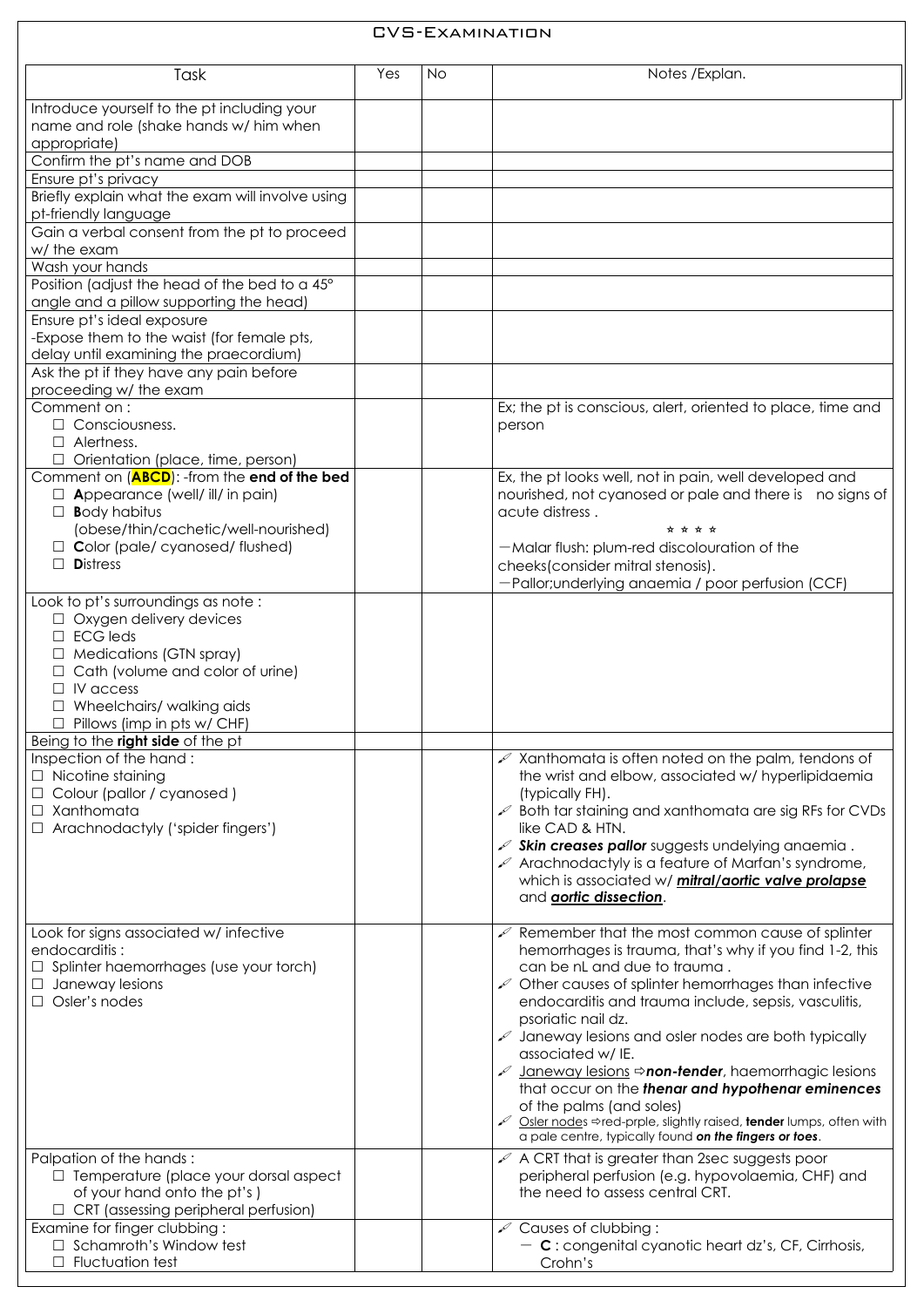|                                                                                                                                                                                                                                                                                                                                                                                                               | $-$ L: Lung abscess<br>$-$ <b>U</b> : Ulcerative colitis<br>$-$ <b>B</b> : bronchiectasis<br>$-$ <b>B</b> : brachial AV fistula<br>$-$ 1: IE , ILD<br>$-$ N : Neoplasia (lung ca, mesothilioma, fibroma)<br>$-$ G: Grave's dz (thyrotoxicosis)                                                                                                                                                                                                                                                                                                                                                                              |
|---------------------------------------------------------------------------------------------------------------------------------------------------------------------------------------------------------------------------------------------------------------------------------------------------------------------------------------------------------------------------------------------------------------|-----------------------------------------------------------------------------------------------------------------------------------------------------------------------------------------------------------------------------------------------------------------------------------------------------------------------------------------------------------------------------------------------------------------------------------------------------------------------------------------------------------------------------------------------------------------------------------------------------------------------------|
| Radial pulse<br>$\Box$ Ensure the ideal site<br>Comment on the rate & rhythm<br>$\Box$ Comment on RR                                                                                                                                                                                                                                                                                                          | Place the pads of your index and middle fingers over<br>the right wrist, just lateral to the flexor carpi radialis<br>tendon<br>Rate; count for 15sec and multiply by 4 (nL rate)<br>$60-100$ bpm).<br>Abnormalities;<br>1. Bradychardia <60<br>2. Tachycardia > 100<br>Rhythm; regular rhythm (or nL sinus rhythm)<br>Abnormalities;<br>1. Regular irregular (atrial tachhyarrhythmias w/fixed<br>AV block)<br>2. Irregular irregular ; most common cause is Afib<br>-Pulse deficit ; diff b/w the pulse rate measured<br>by cardiac auscultation and the peripheral pulse rate<br>obtained by palpating the radial artery |
| Assess for radio-radial delay                                                                                                                                                                                                                                                                                                                                                                                 | Radio-radial delay describes a loss of synchronicity<br>between the radial pulse on each arm, resulting in the<br>pulses occurring at different times.<br>$-Mention 3 causes:$<br>1. SCA stenosis (eg, compression by a cervical rib)<br>2. Aortic dissection<br>3. Aortic coarctation                                                                                                                                                                                                                                                                                                                                      |
| Assess for <b>collapsing pulse</b> :<br>$\Box$ Ask the pt if they have any pain in their rt<br>shoulder.<br>$\square$ Palpate the radial pulse w/ your rt hand<br>wrapped around the patient's wrist.<br>$\square$ Palpate the brachial pulse w/ your It hand,<br>whilst also supporting the patient's elbow.<br>$\Box$ Raise the pt's arm above their head briskly.<br>$\Box$ Palpate for a collapsing pulse | It's aka waterhammer pulse / Corrigan's pulse.<br>It's commonly found in pt's having aortic regurg, also<br>seen in other conditions which are associated w/<br>hyperdynamic circulation.<br>$\mathscr{L}$ Causes:<br>-Physiological (eg fever, preg)<br>-Cardiac (eg aortic regurg, PDA)<br>-High output state (eg anaemia, AV fistula,<br>thyrotoxicosis)                                                                                                                                                                                                                                                                 |
| <b>Brachial pulse</b><br>$\Box$ Support the pt's rt forearm w/ your It<br>hand.<br>Position the pt so that their <b>upper arm</b> is<br>abducted, their <b>elbow</b> is partially flexed<br>and their forearm is externally rotated.<br>W/ your rt hand, palpate med to the<br>biceps brachii tendon and lat to the<br>med epicondyle of the humerus.                                                         | Here you have to comment on the character &<br>volume<br>Abnormalities r/t the volume ;<br>-Large pulse volume<br>Most common cause is arteriosclerosis<br>$-$ Low pulse volume<br>Hypovolemia, cardiac temponade, MS<br>$\mathscr{L}$ Character of the pulse :<br>- Collapsing pulse ; aortic regurg<br>- Slow-rising pulse; aortic stenosis<br>- <u>Pulsus bisferiens</u> ; aortic regurg, aortic stenosis,<br><b>HOCM</b><br>- Pulsus parvus ; low BP<br>- Pulsus altus ; arterial HTN<br>- Pulsus paradoxus ; cardiac temponade,<br>constrictve pericarditis, severe obstructive airway<br>dz, croup                    |
| Tell the examiner that you want to measure<br>the BP                                                                                                                                                                                                                                                                                                                                                          | - Pulsus alternans ; severe HF<br>Stethoscope, sphygmomanometer<br>Abnormalities;<br>$-HIN$ (140/90 or higher)<br>$-Hypotension$ (<90/60)<br>-Wide pulse pressure ( $\alpha$ diff >80 b/w BP <sub>sys</sub> and BP <sub>dia</sub> )<br>-Narrow pulse pressure ((a diff <25 b/w BP <sub>sys</sub> and<br>$BP_{diq}$<br>$-A$ diff in BP of $> 10$ mmHg is abnormal.                                                                                                                                                                                                                                                           |
| Carotid artery "Ascultation"                                                                                                                                                                                                                                                                                                                                                                                  | Be aware that at this point in the examination, the                                                                                                                                                                                                                                                                                                                                                                                                                                                                                                                                                                         |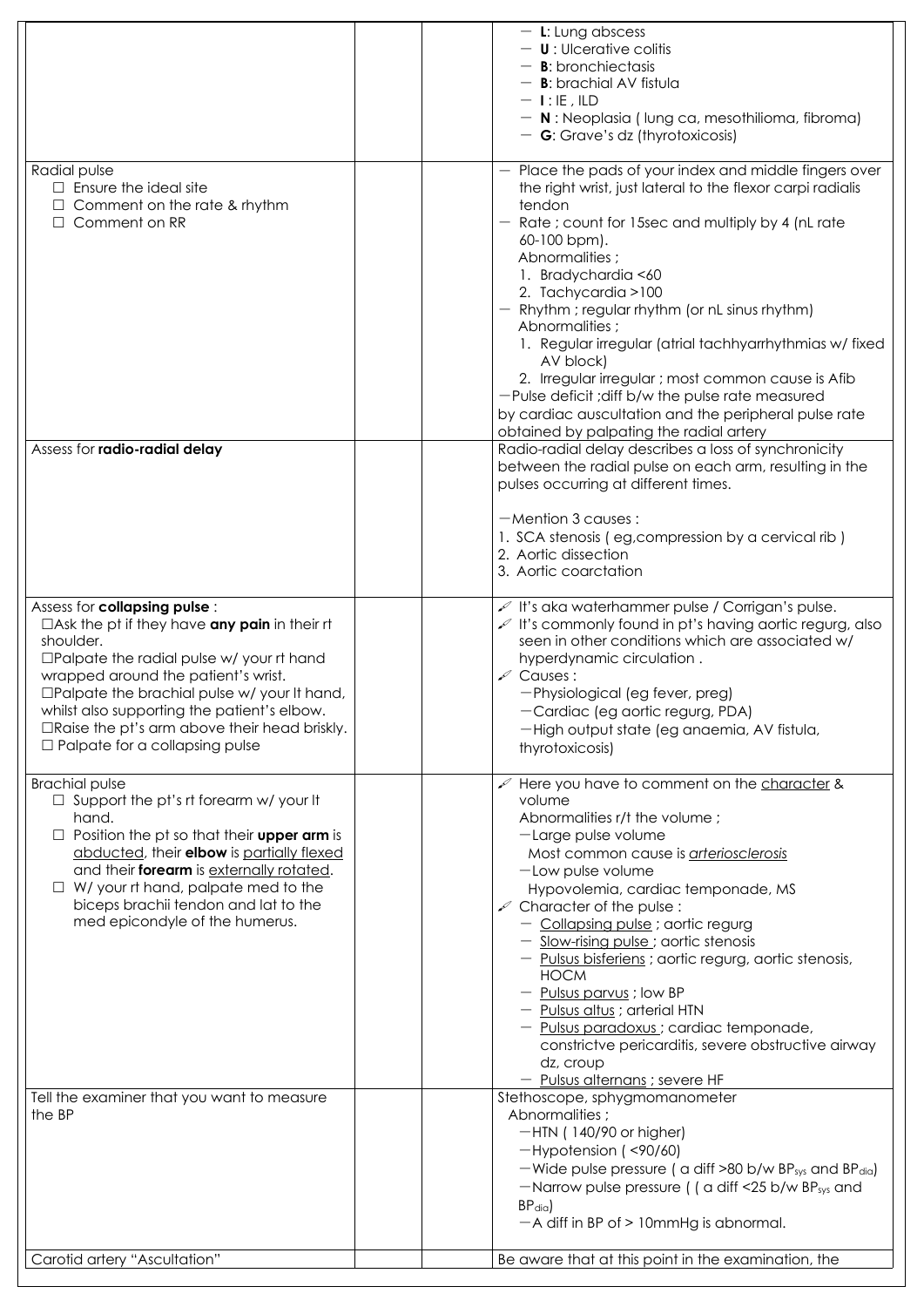| Correct location (b/w the larynx and the<br>anterior border of SCM muscle)<br>Prior to palpating the carotid artery, you<br>$\Box$<br>need to auscultate the vessel to rule out<br>the presence of a bruit.<br>Use the diaphragm of the stethoscope<br>Ask the pt to take a deep breath and<br>then hold it whilst you listen.<br>Carotid pulse "palpation" - if no bruits were<br>identified-<br>$\Box$ Correct location (b/w the larynx and the<br>anterior border of SCM muscle)<br>Ensure the pt is positioned safely on the<br>bed(semirecumbent).<br>Gently place your fingers b/w the larynx<br>and the anterior border of the SCM<br>muscle to locate the carotid pulse. | presence of a 'carotid bruit' may in fact be a radiating<br>cardiac murmur                                                                                                                                                                                                                                                                                                                                                                                                                                                                                                                                                                                                                                                                    |  |
|----------------------------------------------------------------------------------------------------------------------------------------------------------------------------------------------------------------------------------------------------------------------------------------------------------------------------------------------------------------------------------------------------------------------------------------------------------------------------------------------------------------------------------------------------------------------------------------------------------------------------------------------------------------------------------|-----------------------------------------------------------------------------------------------------------------------------------------------------------------------------------------------------------------------------------------------------------------------------------------------------------------------------------------------------------------------------------------------------------------------------------------------------------------------------------------------------------------------------------------------------------------------------------------------------------------------------------------------------------------------------------------------------------------------------------------------|--|
| JVP:<br>Position the pt in a semi-recumbent<br>position<br>Ask the pt to turn their head slightly to<br>the It.<br>Inspect for evidence of the IJV, running<br>b/w the medial end of the clavicle and<br>the ear lobe, under the medial aspect<br>of the SCM<br>Measure the JVP by assessing the<br>vertical distance b/w the sternal angle<br>and the top of the pulsation point of the<br><b>IJV</b>                                                                                                                                                                                                                                                                           | $\mathscr{L}$ nL : 4cm or less.<br>$\mathcal{L}$ Waveform: the normal JVP waveform has twodistinct<br>peaks per cardiac cycle (a wave and v wave)<br>$\mathcal{L}$ Elevated JVP:<br>- Fluid overload, HF<br>- High RV filling pressure, PE, chronic pul HTN,<br>cardiac temponade, pericardial constriction.<br>- Mechanical obstruction, SVCO<br>$\mathscr{L}$ Kussmaul's sign:<br>- Pericardial constriction.<br>- Severe RV failure<br>- Restrictive cardiomyopathy.                                                                                                                                                                                                                                                                       |  |
| Eyes<br>Conjunctival pallor<br>Corneal arcus<br>Xanthelasma<br>Kayser-Fleischer rings<br>Mouth<br>Central cyanosis<br>Angular stomatitis<br>High arched palate<br>Dental hygiene<br>$\Box$                                                                                                                                                                                                                                                                                                                                                                                                                                                                                       | <b>Corneal arcus</b> ; hazy white, grey or blue opaque ring<br>located in the peripheral cornea, typically occurring<br>in pts over the age of 60. In older pts, the condition is<br>considered benign, however, its presence in pts under<br>the age of 50 suggests underlying<br>hypercholesterolaemia.<br>Central cyanosis ; bluish discolouration of the lips<br>and/or the tongue associated w/ hypoxaemia.<br>- High arched palate: a feature of Marfan syndrome<br>which is associated w/ mitral/aortic valve prolapse<br>and aortic dissection.<br>- Poor dental hygiene is a RF for IE                                                                                                                                               |  |
| Inspection of ant chest:<br>Scars suggestive of previous thoracic<br>surgery<br>Pectus excavatum<br>Pectus carniatum<br>Visible pulsations<br>Superficial dilated veins<br>Palpation for apex beat:<br>W/ your fingers placed horizontally<br>$\Box$<br>across the chest<br>Typically located in the 5 <sup>th</sup> ICS in the MC<br>line.                                                                                                                                                                                                                                                                                                                                      | $-$ Thoracic scars:<br>1. Median sternotomy scar $\Rightarrow$ Valve replacement /<br><b>CABG</b><br>2. Anterolateral thoracotomy scar<br>3. Infraclavicular scar<br>4. Left mid-axillary scar $\Rightarrow$ insertion of a subcutaneous<br><b>ICD</b><br>5. <b>Lt submammary scar</b> $\Rightarrow$ mitral valvotomy.<br><b>Apex beat</b> : is the most lateral and inferior position<br>where the cardiac impulse can be felt.<br>-Impalpable in:<br>1. Overweight/muscular ppl<br>2. Pts w/ asthma or emphysema<br>$-Displaced$ inf & lat :<br>LV dilation ( after MI, w/ aortic stenosis, severe HTN,<br>DCM)<br>$-Palpable$ on the rt $\Rightarrow$ detxtrocardia<br>-Tapping apex beat ; MS<br>-Double apical impulse ; hypertrophic CM |  |
| Palpation for heave<br>Place the <b>heel</b> of your hand parallel to<br>the left sternal edge ( <i>fingers vertical</i> ) to<br>palpate for heaves.<br>Ask the pt to hold their breath in<br>expiration<br>If heaves are present you should feel the<br>heel of your hand being lifted w/each<br>systole.                                                                                                                                                                                                                                                                                                                                                                       | -A parasternal heave is a precordial impulse that can<br>be palpated, associated w/RV hypertrophy.                                                                                                                                                                                                                                                                                                                                                                                                                                                                                                                                                                                                                                            |  |